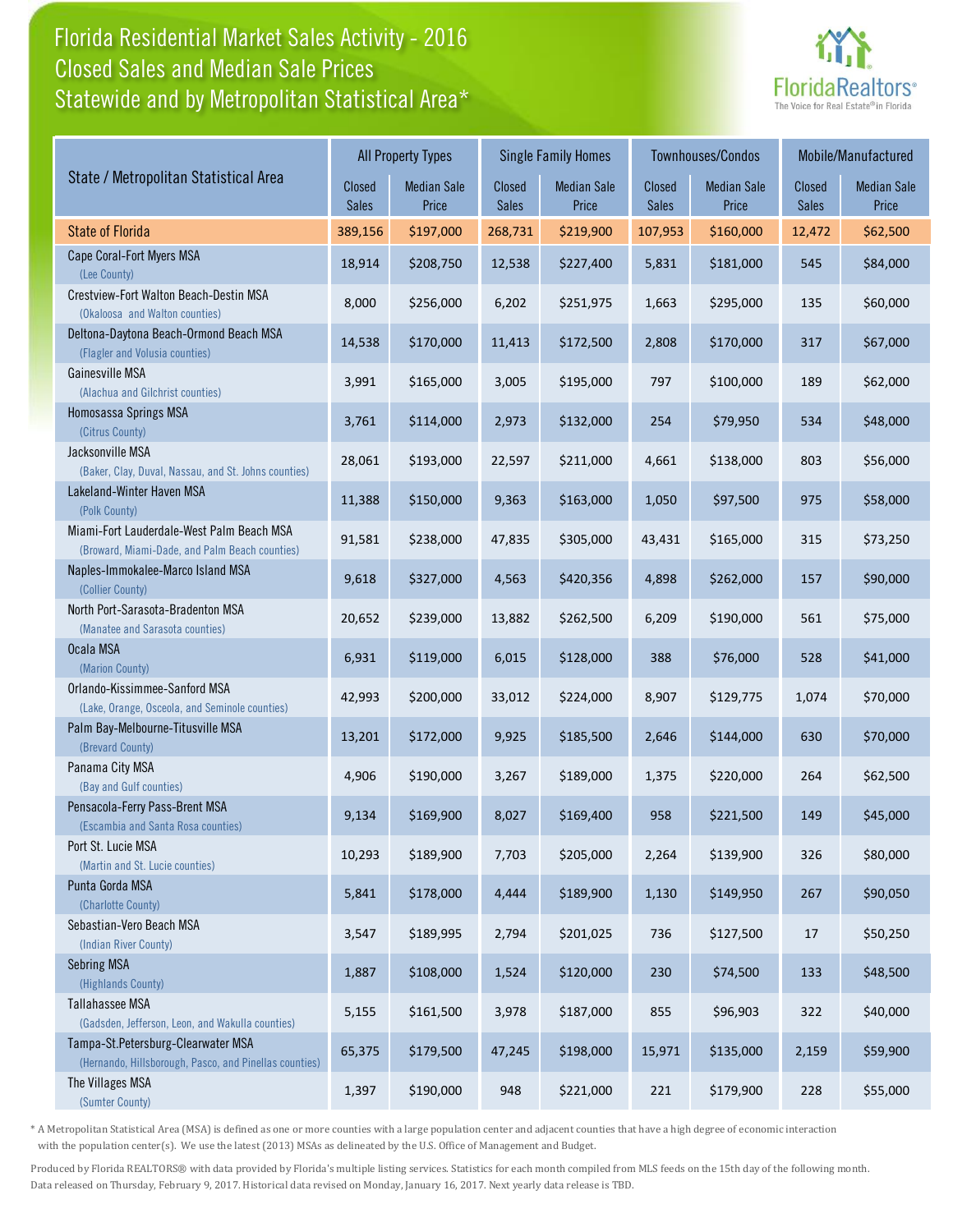## Florida Residential Market Sales Activity - 2016 Listed by County Closed Sales and Median Sale Prices



| County                     | <b>All Property Types</b>     |                             | <b>Single Family Homes</b> |                             |                        | Townhouses/Condos           | Mobile/Manufactured    |                             |
|----------------------------|-------------------------------|-----------------------------|----------------------------|-----------------------------|------------------------|-----------------------------|------------------------|-----------------------------|
|                            | <b>Closed</b><br><b>Sales</b> | <b>Median Sale</b><br>Price | Closed<br>Sales            | <b>Median Sale</b><br>Price | Closed<br><b>Sales</b> | <b>Median Sale</b><br>Price | Closed<br><b>Sales</b> | <b>Median Sale</b><br>Price |
| Alachua County             | 3,812                         | \$168,550                   | 2,894                      | \$196,000                   | 797                    | \$100,000                   | 121                    | \$60,000                    |
| <b>Baker County</b>        | 213                           | \$135,000                   | 177                        | \$160,000                   | $\pmb{0}$              | (No Sales)                  | 36                     | \$52,000                    |
| <b>Bay County</b>          | 4,577                         | \$190,000                   | 3,006                      | \$189,250                   | 1,330                  | \$219,000                   |                        | \$62,250                    |
| <b>Bradford County</b>     | 253                           | \$84,900                    | 199                        | \$108,000                   | $\overline{2}$         | \$125,000                   | 52                     | \$39,200                    |
| <b>Brevard County</b>      | 13,201                        | \$172,000                   | 9,925                      | \$185,500                   | 2,646                  | \$144,000                   | 630                    | \$70,000                    |
| <b>Broward County</b>      | 34,044                        | \$219,807                   | 17,170                     | \$310,000                   | 16,721                 | \$140,000                   | 153                    | \$79,000                    |
| <b>Calhoun County</b>      | 61                            | \$79,750                    | 50                         | \$99,000                    | 0                      | (No Sales)                  | 11                     | \$38,000                    |
| <b>Charlotte County</b>    | 5,841                         | \$178,000                   | 4,444                      | \$189,900                   | 1,130                  | \$149,950                   | 267                    | \$90,050                    |
| <b>Citrus County</b>       | 3,761                         | \$114,000                   | 2,973                      | \$132,000                   | 254                    | \$79,950                    | 534                    | \$48,000                    |
| <b>Clay County</b>         | 3,764                         | \$171,485                   | 3,218                      | \$185,000                   | 297                    | \$120,983                   | 249                    | \$49,950                    |
| <b>Collier County</b>      | 9,618                         | \$327,000                   | 4,563                      | \$420,356                   | 4,898                  | \$262,000                   | 157                    | \$90,000                    |
| <b>Columbia County</b>     | 712                           | \$110,000                   | 557                        | \$130,000                   | $\overline{2}$         | \$77,000                    | 153                    | \$55,050                    |
| <b>DeSoto County</b>       | 333                           | \$95,000                    | 222                        | \$115,000                   | 43                     | \$116,000                   | 68                     | \$53,750                    |
| <b>Dixie County</b>        | 176                           | \$68,000                    | 68                         | \$97,000                    | 6                      | \$112,250                   | 102                    | \$54,000                    |
| <b>Duval County</b>        | 15,180                        | \$165,000                   | 12,365                     | \$178,500                   | 2,626                  | \$124,000                   | 189                    | \$45,050                    |
| <b>Escambia County</b>     | 5,015                         | \$149,900                   | 4,246                      | \$148,000                   | 719                    | \$217,500                   | 50                     | \$44,500                    |
| <b>Flagler County</b>      | 2,808                         | \$191,000                   | 2,293                      | \$196,500                   | 449                    | \$176,000                   | 66                     | \$72,000                    |
| <b>Franklin County</b>     | 320                           | \$245,000                   | 260                        | \$295,000                   | 47                     | \$127,500                   | 13                     | \$43,000                    |
| <b>Gadsden County</b>      | 334                           | \$90,000                    | 276                        | \$114,750                   | $\mathbf 0$            | (No Sales)                  | 58                     | \$33,000                    |
| <b>Gilchrist County</b>    | 179                           | \$113,000                   | 111                        | \$159,500                   | $\mathbf 0$            | (No Sales)                  | 68                     | \$65,000                    |
| <b>Glades County</b>       | 107                           | \$79,500                    | 53                         | \$115,000                   | $\mathbf{1}$           | \$385,000                   | 53                     | \$63,500                    |
| <b>Gulf County</b>         | 329                           | \$180,000                   | 261                        | \$179,000                   | 45                     | \$247,000                   | 23                     | \$65,000                    |
| <b>Hamilton County</b>     | 74                            | \$71,000                    | 55                         | \$72,500                    | 0                      | (No Sales)                  | 19                     | \$65,750                    |
| <b>Hardee County</b>       | 114                           | \$109,950                   | 94                         | \$116,200                   | $\mathbf 0$            | (No Sales)                  | 20                     | \$40,000                    |
| <b>Hendry County</b>       | 224                           | \$100,000                   | 155                        | \$125,500                   | 12                     | \$80,750                    | 57                     | \$53,000                    |
| <b>Hernando County</b>     | 4,467                         | \$126,000                   | 3,785                      | \$135,000                   | 175                    | \$79,000                    | 507                    | \$58,950                    |
| <b>Highlands County</b>    | 1,887                         | \$108,000                   | 1,524                      | \$120,000                   | 230                    | \$74,500                    | 133                    | \$48,500                    |
| <b>Hillsborough County</b> | 24,912                        | \$200,000                   | 19,175                     | \$220,000                   | 5,376                  | \$141,500                   | 361                    | \$78,000                    |
| <b>Holmes County</b>       | 125                           | \$60,000                    | 100                        | \$60,000                    | 0                      | (No Sales)                  | 25                     | \$60,000                    |
| <b>Indian River County</b> | 3,547                         | \$189,995                   | 2,794                      | \$201,025                   | 736                    | \$127,500                   | 17                     | \$50,250                    |
| Jackson County             | 321                           | \$87,500                    | 278                        | \$95,000                    | 0                      | (No Sales)                  | 43                     | \$47,500                    |
| Jefferson County           | 108                           | \$125,350                   | 84                         | \$161,250                   | 0                      | (No Sales)                  | 24                     | \$50,950                    |
| Lafayette County           | 21                            | \$79,500                    | 12                         | \$87,700                    | 0                      | (No Sales)                  | 9                      | \$69,900                    |
| <b>Lake County</b>         | 6,840                         | \$179,900                   | 5,897                      | \$190,000                   | 334                    | \$132,500                   | 609                    | \$73,700                    |
| Lee County                 | 18,914                        | \$208,750                   | 12,538                     | \$227,400                   | 5,831                  | \$181,000                   | 545                    | \$84,000                    |

Produced by Florida REALTORS® with data provided by Florida's multiple listing services. Statistics for each month compiled from MLS feeds on the 15th day of the following month. Data released on Thursday, February 9, 2017. Historical data revised on Monday, January 16, 2017. Next yearly data release is TBD.